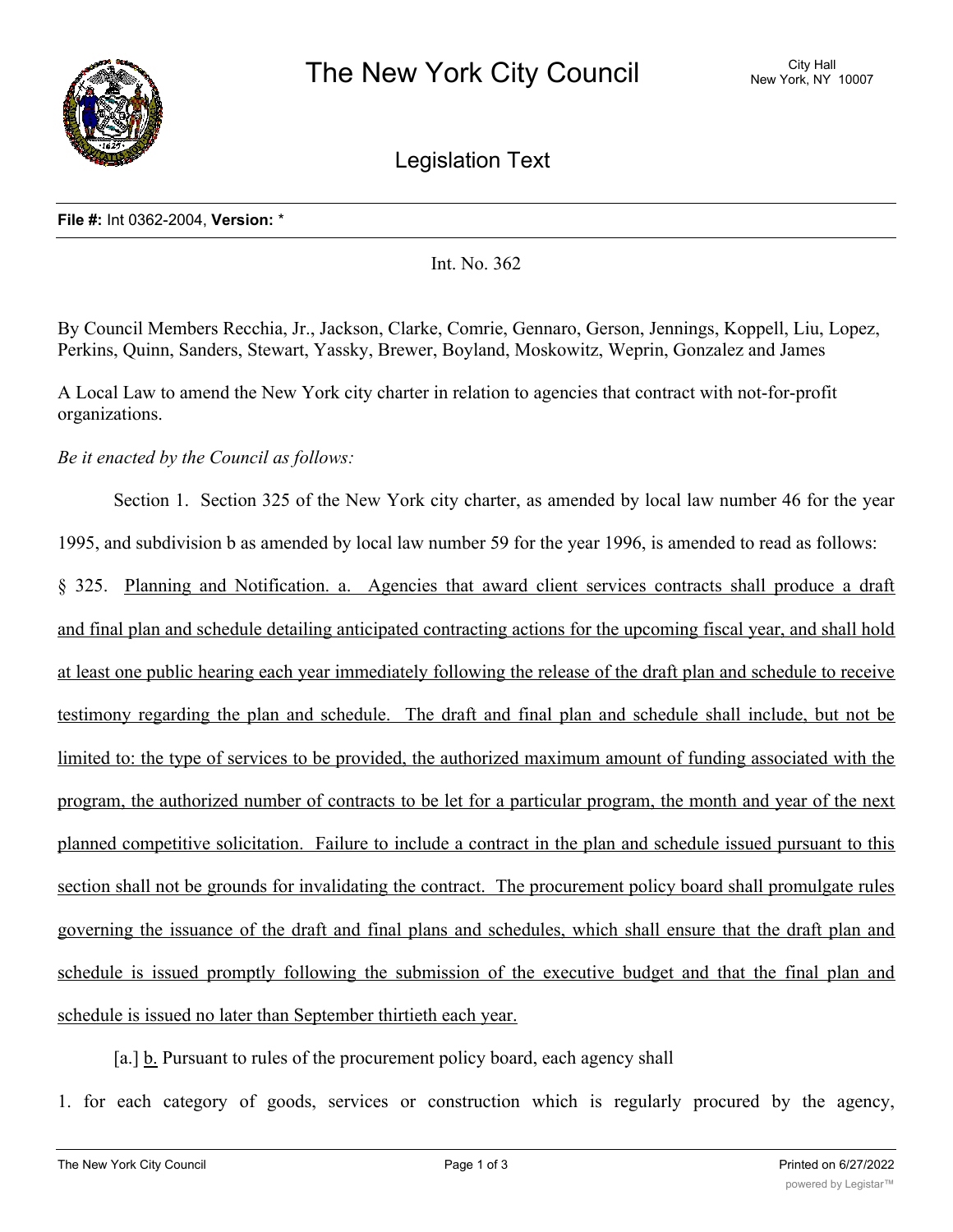## **File #:** Int 0362-2004, **Version:** \*

periodically publish in the City Record a notice soliciting the names of vendors interested in being notified of future procurement opportunities in each such category,

2. for each category of goods, services or construction for which the agency prequalifies vendors for future procurement, periodically publish in the City Record a notice soliciting the names and qualifications of vendors interested in being considered for prequalification for such category, and

3. publish in the City Record, and where appropriate, in newspapers of city, state or national distribution and trade publications, notice of

(a) the solicitation of bids or proposals pursuant to section three hundred thirteen and three hundred seventeen through three hundred twenty-two, where the value of a contract is estimated to be above the small purchase limits, except where the agency has determined pursuant to section three hundred eighteen or three hundred twenty that solicitation should be limited to prequalified vendors,

(b) the award of a contract exceeding the small purchase limits in value. Each such notice of award shall indicate the name of the contractor, the dollar value of the contract, the procurement method by which the contract was let, and for contracts let by other than competitive sealed bidding, a citation of the clause of subdivision b of section three hundred twelve pursuant to which a procurement method other than competitive sealed bidding was utilized.

[b.] c. The procurement policy board, in consultation with the commissioner of general services, shall promulgate rules providing for the publication and content of notices of contract actions required by this chapter. Such rules shall include provisions regarding,

- i. the timing and frequency of notices,
- ii. required duration of solicitation periods,

iii. the form and content of notices, including the organization and presentation of

such notices within standard categories of goods, services and construction which are sufficiently detailed to provide meaningful distinctions among categories.